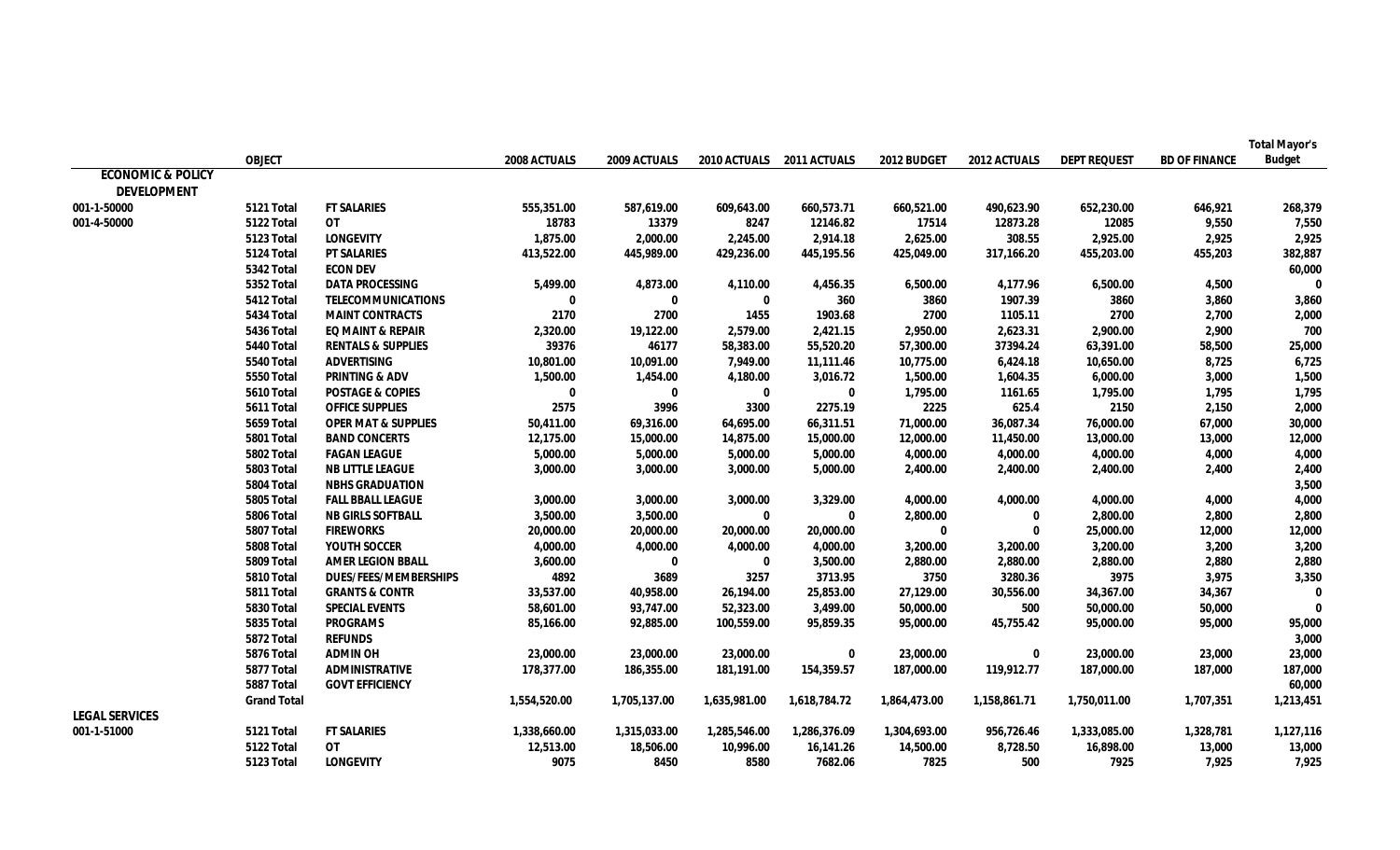|                               | 5124 Total         | <b>PT SALARIES</b>            | 62,541.00    | 67,100.00    | 40,482.00    | 46,046.97    | 44,010.00    | 32,260.57    | 44,000.00    | 41,690      | 41,690    |
|-------------------------------|--------------------|-------------------------------|--------------|--------------|--------------|--------------|--------------|--------------|--------------|-------------|-----------|
|                               | <b>5331 Total</b>  | <b>PROF SERVICES</b>          | 214,092.00   | 173,715.00   | 166,139.00   | 216,152.70   | 231,925.00   | 139,101.47   | 191,924.00   | 180,924     | 180,924   |
|                               | 5332 Total         | <b>LEGAL SVCS</b>             | $\mathbf{0}$ | 0            | 41,148.00    | 111,835.07   | 95,000.00    | 66,146.57    | 95,000.00    | 95,000      | 95,000    |
|                               | 5333 Total         | <b>LEGAL JUDGEMENTS</b>       | 22,798.00    | 111,750.00   | 139,005.00   | 329,005.51   | 120,000.00   | 50,356.52    | 220,000.00   | 220,000     | 120,000   |
|                               | 5334 Total         | <b>EMPL PHYSICALS</b>         | 15,000.00    | 4,830.00     | 9,590.00     | 2,092.00     | 7,000.00     | 854          | 5,000.00     | 5,000       | 5,000     |
|                               | <b>5336 Total</b>  | <b>OTHER PURCH SVCS</b>       | 14844        | 12741        | 10905        | 11615.66     | 13050        | 6347.35      | 13150        | 9,750       | 9,750     |
|                               | 5338 Total         | <b>TEST FEES</b>              | 3,500.00     | 578          | $\bf{0}$     | 8,800.00     | $\bf{0}$     | $\mathbf 0$  | 3,000.00     | 3,000       | 3,000     |
|                               | 5344 Total         | <b>LABOR NEGOTIATOR</b>       | 6,000.00     | 6,000.00     | 5,720.00     | $\bf{0}$     | 600          | 600          | $\bf{0}$     | $\mathbf 0$ | $\Omega$  |
|                               | 5412 Total         | <b>TELECOMMUNICATIONS</b>     | 5,986.00     | 8,169.00     | 5,353.00     | 10,335.72    | 8,570.00     | 4,602.32     | 8,070.00     | 8,070       | 8,070     |
|                               | <b>5436 Total</b>  | <b>EQ MAINT &amp; REPAIR</b>  | 5,309.00     | 7825         | 5,251.00     | 9,309.10     | 8,805.00     | 3603.35      | 14,800.00    | 9,500       | 5,500     |
|                               | 5440 Total         | <b>RENTALS &amp; SUPPLIES</b> | 40,885.00    | 41,810.00    | 43,120.00    | 55,006.61    | 80,691.00    | 57,345.48    | 80,691.00    | 80,691      | 80,691    |
|                               | 5525 Total         | <b>FORECLOSED PROP</b>        | $\bf{0}$     | 0            | 0            | 1,000.00     | 3,669.00     | 10,131.12    | 0            | 2,000       | 2,000     |
|                               | 5526 Total         | <b>DAMAGE CLAIMS</b>          | 20,233.00    | 207,149.00   | 19,963.00    | 186,969.36   | 300,000.00   | 112,774.68   | 200,000.00   | 200,000     | 200,000   |
|                               | 5540 Total         | <b>ADVERTISING</b>            | 9346         | 8,631.00     | 7335         | 3781.91      | 8800         | 4488.6       | 8,700.00     | 7,900       | 7,500     |
|                               | <b>5610 Total</b>  | <b>POSTAGE &amp; COPIES</b>   | 4,180.00     | 2,003.00     | 5,295.00     | 1756.31      | 13,960.00    | 8,209.17     | 12,700.00    | 13,075      | 10,075    |
|                               | 5611 Total         | <b>OFFICE SUPPLIES</b>        | 11,263.00    | 17,385.00    | 10,869.00    | 9,442.04     | 10,500.00    | 6702.72      | 14,700.00    | 10,200      | 6,700     |
|                               | 5645 Total         | <b>TECH PUBLICATIONS</b>      | 5,960.00     | 12,900.00    | 10,000.00    | 6,640.09     | $\bf{0}$     | 70.24        | 15,000.00    | 10,000      | 7,000     |
|                               | <b>5663 Total</b>  | <b>ELECTION SUPPLIES</b>      | 11,732.00    | $\bf{0}$     | 9,984.00     | 18,076.00    | 22,500.00    | 11,808.00    | 18,000.00    | 18,000      | 18,000    |
|                               | 5810 Total         | <b>DUES/FEES/MEMBERSHIPS</b>  | 3353         | 6328         | 2857         | 3,628.20     | 3,500.00     | 2,330.00     | 4,100.00     | 4,100       | 2,600     |
|                               | 5811 Total         | <b>GRANTS &amp; CONTR</b>     | 14,691.00    | 21,623.00    | 17,599.00    | 21,189.16    | 34,715.00    | 21,125.20    | 29,927.00    | 29,927      | 29,927    |
|                               | 5816 Total         | <b>VITAL STATS</b>            | 376          | 318          | 166          | 482          | 0            | 144          | 400          | 400         | 400       |
|                               | 5817 Total         | <b>MICROFILMING</b>           | 880          | 880          | 890          | 921.95       | 1,200.00     | 896.1        | 1,200.00     | 1,000       | 1,000     |
|                               | 5819 Total         | <b>ORDINANCE CODIFICATION</b> | 2,819.00     | 1,965.00     | 1,955.00     | 1,976.35     | 2,000.00     | $\bf{0}$     | 2,000.00     | 2,000       | 1,500     |
|                               | <b>Grand Total</b> |                               | 1,836,038.00 | 2,055,859.00 | 1,858,750.00 | 2,366,262.12 | 2,337,963.00 | 1,506,166.77 | 2,341,270.00 | 2,301,933   | 1,984,368 |
| <b>FINANCE ADMINISTRATION</b> |                    |                               |              |              |              |              |              |              |              |             |           |
| 001-1-52000                   | 5121 Total         | <b>FT SALARIES</b>            | 1,623,451.00 | 1,629,884.00 | 1,692,963.00 | 1,752,483.07 | 1,688,737.00 | 1,237,823.29 | 1,924,731.00 | 1,818,184   | 1,138,084 |
|                               | 5122 Total         | <b>OT</b>                     | 26761        | 44,076.00    | 17848        | 21,094.80    | 31,758.00    | 3953.51      | 31,308.00    | 22,200      | 20,200    |
|                               | 5123 Total         | <b>LONGEVITY</b>              | 8225         | 8750         | 12190        | 11,268.74    | 12,175.00    | 350          | 12,425.00    | 12,425      | 12,425    |
|                               | 5124 Total         | <b>PT SALARIES</b>            | 38,491.00    | 23,268.00    | 19,069.00    | 16,669.84    | 23,510.00    | 16,292.41    | 28,510.00    | 21,510      | 16,510    |
|                               | 5131 Total         | PILO/RET INCENTIVE            | 867,092.00   | 313,293.00   | 240,017.00   | 207,575.01   | 240,000.00   | $-17,291.67$ | 240,000.00   | 240,000     | 222,200   |
|                               | 5220 Total         | MERF                          | 1768551      | 1835498      | 2191516      | 2903876.79   | 3,514,347.00 | 2,404,227.16 | 4,501,393.00 | 4,501,393   | 5,044,349 |
|                               | 5221 Total         | <b>MERF PRIOR BENEFITS</b>    | 31,994.00    | 31,994.00    | 31,827.00    | 34,947.00    | 31,827.00    | 31,827.00    | 31,827.00    | 31,827      | 31,827    |
|                               | 5222 Total         | <b>MERF ADMIN FEE</b>         | 67,590.00    | 71,760.00    | 80,140.00    | 78,800.00    | 83,450.00    | 64,260.00    | 93,355.00    | 93,355      | 93,355    |
|                               | 5223 Total         | <b>P&amp;F PENSION</b>        | 738,090.00   | 614,993.00   | 575,329.00   | 508,431.92   | 526,123.00   | 346,710.96   | 478,860.00   | 478,860     | 478,860   |
|                               | 5224 Total         | <b>CT CARE</b>                | 1,148,010.00 | 1,395,074.00 | 1,525,886.00 | 1,692,458.82 | 2,044,190.00 | 1,586,113.49 | 2,223,595.00 | 2,223,595   | 2,223,595 |
|                               | 5228 Total         | <b>MM/LIFE INS</b>            | 75,861.00    | 112,556.00   | 60,308.00    | 20,059.63    | 63,000.00    | 16,199.25    | 66,150.00    | 66,150      | 69,975    |
|                               | 5231 Total         | <b>MEDICARE</b>               | 442,120.00   | 441,694.00   | 465,089.00   | 464,771.63   | 528,301.00   | 332,787.40   | 574,544.00   | 555,230     | 622,635   |
|                               | 5232 Total         | <b>FICA</b>                   | $\Omega$     | 0            | 162          | $\bf{0}$     | $\mathbf{0}$ | 0            | 10,000.00    | 10,000      | 10,000    |
|                               | <b>5233 Total</b>  | <b>OPEB ARC</b>               | $\mathbf{0}$ | $\bf{0}$     | 0            | 300,000.00   | 500,000.00   | $\bf{0}$     | 599,200.00   | 599,200     | 599,200   |
|                               | 5234 Total         | <b>DEFF COMP - CITY</b>       | 195,511.00   | 210,633.00   | 226,758.00   | 230,715.71   | 232,281.00   | 167,892.10   | 235,160.00   | 235,160     | 235,160   |
|                               | 5240 Total         | <b>BENEFIT PYMTS CITY</b>     | 54,715.00    | 80,022.00    | 92,506.00    | 88,443.24    | 91,097.00    | 66,332.43    | 88,444.00    | 88,444      | 88,444    |
|                               | 5259 Total         | <b>LEASE PURCHASE PYMTS</b>   | 250,000.00   | 5,907.00     | 17,720.00    | 17,720.04    | 17,721.00    | 13,290.03    | 267,721.00   | 267,721     | 17,721    |
|                               | <b>5260 Total</b>  | UNEMP COMP                    | 56,830.00    | 73,784.00    | 88,247.00    | 115,541.00   | 100,000.00   | 84,168.00    | 108,425.00   | 108,425     | 4,350,643 |
|                               | <b>5331 Total</b>  | <b>PROF SERVICES</b>          | 39259        | 163754       | 122112       | 149175.53    | 181,500.00   | 95811.38     | 187,500.00   | 187,000     | 167,000   |
|                               | <b>5336 Total</b>  | <b>OTHER PURCH SVCS</b>       | 61323        | 62267        | 37940        | 62227.95     | 67714        | 67,117.13    | 69046        | 69.046      | 59,046    |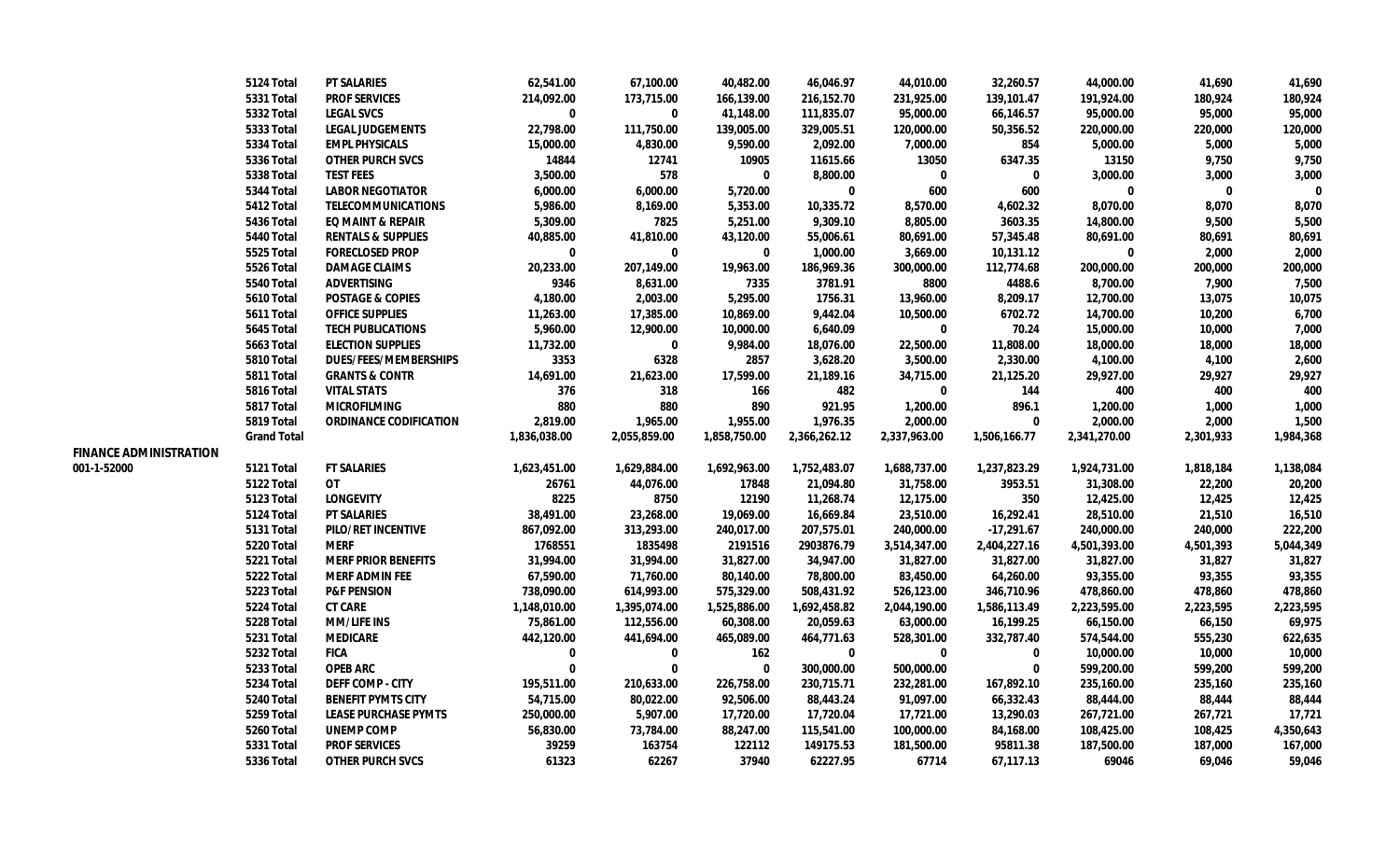|               | 5352 Total         | <b>DATA PROCESSING</b>          | 75,842.00     | 94,488.00     | 79,861.00     | 87,333.55     | 94,560.00     | 59,180.25     | 98,270.00     | 95,500       | 80,500       |
|---------------|--------------------|---------------------------------|---------------|---------------|---------------|---------------|---------------|---------------|---------------|--------------|--------------|
|               | 5412 Total         | <b>TELECOMMUNICATIONS</b>       | 0             | 0             | 205           | 6,974.31      | 10,100.00     | 9,151.97      | 13,200.00     | 16,800       | 16,800       |
|               | 5434 Total         | <b>MAINT CONTRACTS</b>          | 40591         | 60,457.00     | 109,211.00    | 210,124.72    | 156,489.00    | 121,037.55    | 191,233.00    | 182,315      | 132,315      |
|               | 5436 Total         | <b>EQ MAINT &amp; REPAIR</b>    | 7636          | 2020          | 1625          | 56,500.39     | 17,790.00     | 16,776.76     | 50,990.00     | 36,465       | 29,465       |
|               | 5440 Total         | <b>RENTALS &amp; SUPPLIES</b>   | 18,622.00     | 14,131.00     | 11,974.00     | 21,289.82     | 18,520.00     | 11,547.38     | 16,100.00     | 15,900       | 5,900        |
|               | 5520 Total         | AUTO INS                        | 157,400.00    | 298,624.00    | 260,940.00    | 245,445.85    | 350,000.00    | 262,239.33    | 350,000.00    | 350,000      | 350,000      |
|               | 5521 Total         | <b>EMPLOYEE BONDS</b>           | 2,924.00      | 2,924.00      | 910           | 910           | 1,680.00      | 910           | 1,680.00      | 1,680        | 1,680        |
|               | 5522 Total         | <b>FIRE EXT COVERAGE</b>        | 393,259.00    | 381,445.00    | 366,610.00    | 379,248.50    | 430,000.00    | 398,513.90    | 430,000.00    | 430,000      | 430,000      |
|               | 5523 Total         | <b>ATHLETIC ACCIDENT</b>        | 18,985.00     | 18,985.00     | 19,385.00     | 20,075.00     | 23,000.00     | 23,085.00     | 25,000.00     | 25,000       | 25,000       |
|               | 5524 Total         | <b>EXCESS W/C</b>               | 71,762.00     | 73,886.00     | 80,005.00     | 82,301.25     | 120,000.00    | 86,266.50     | 120,000.00    | 100,000      | 100,000      |
|               | 5525 Total         | <b>FORECLOSED PROP</b>          | 15,991.00     | 8,823.00      | 19,286.00     | 15,296.90     | 27,000.00     | 10,214.60     | 27,000.00     | 20,000       | 20,000       |
|               | 5540 Total         | <b>ADVERTISING</b>              | 12430         | 8606          | 8426          | 8378.8        | 10972         | 3734.36       | 13472         | 12,472       | 12,472       |
|               | 5610 Total         | <b>POSTAGE &amp; COPIES</b>     | 106,892.00    | 64,681.00     | 67,620.00     | 68,271.45     | 24,325.00     | 27,293.12     | 24,420.00     | 23,880       | 23,880       |
|               | 5611 Total         | <b>OFFICE SUPPLIES</b>          | 8359          | 11,024.00     | 8742          | 9187.31       | 10344         | 5810.25       | 10254         | 9,854        | 6,354        |
|               | 5659 Total         | <b>OPER MAT &amp; SUPPLIES</b>  | 14,624.00     | 17,255.00     | 16,967.00     | 14,508.79     | 18,300.00     | 7,209.01      | 17,900.00     | 16,000       | 6,000        |
|               | 5810 Total         | <b>DUES/FEES/MEMBERSHIPS</b>    | 9429          | 8598          | 6475          | 7346.94       | 10041         | 4040.84       | 14720         | 9,320        | 5,320        |
|               | 5811 Total         | <b>GRANTS &amp; CONTR</b>       | 237,323.00    | 246,947.00    | 198,688.00    | 221,652.28    | 261,611.00    | 130,805.50    | 273,118.00    | 246,347      | 246,347      |
|               | 5859 Total         | PENS OBLIGATION BONDS           | 9,064,765.00  | 10,141,506.00 | 9,062,934.00  | 9,273,087.33  | 9,735,651.00  | 7,862,090.23  | 9,746,993.00  | 9,746,993    | 9,746,993    |
|               | 5860 Total         | <b>REFUNDING BONDS</b>          | 1,220,938.00  | 1,160,900.00  | 2,984,082.00  | 2,707,247.00  | 3,367,794.00  | 235,522.00    | 3,329,770.00  | 4,388,930    | 4,388,930    |
|               | 5861 Total         | <b>BOND REG FEE</b>             | 53,835.00     | 4,016.00      | 279,128.00    | 277,312.18    | 274,350.00    | 103,189.15    | 274,350.00    | 274,350      | 274,350      |
|               | 5868 Total         | D/S SCHOOL                      | 8,724,034.00  | 7,815,884.00  | 6,627,225.00  | 6,657,079.94  | 5,712,196.00  | 2,881,454.55  | 5,063,574.00  | 4,526,697    | 4,526,697    |
|               | 5869 Total         | D/S PI                          | 5,860,360.00  | 6,280,356.00  | 6,203,488.00  | 6,352,469.68  | 10,189,300.00 | 6,272,688.74  | 10,453,486.00 | 11, 161, 615 | 11,161,615   |
|               | 5870 Total         | <b>FB MAINTENANCE</b>           | 0             | 0             | 0             | 0             | 602,806.00    | 0             | 119,104.00    | 119,104      | 119,104      |
|               | 5871 Total         | <b>CONTINGENCY</b>              | $\mathbf 0$   | $\bf{0}$      | $\Omega$      | $\mathbf{0}$  | $\bf{0}$      | 0             | 1,810,934.00  | 1,880,476    | 900,000      |
|               | 5872 Total         | <b>REFUNDS</b>                  | 138,639.00    | 229,706.00    | 194,040.00    | 113,271.58    | 200,000.00    | 124,961.58    | 200,000.00    | 217,241      | 217,241      |
|               | 5875 Total         | <b>AUDIT &amp; ACCTING FEES</b> | 74,900.00     | 73,456.00     | 90,000.00     | 76,950.00     | 95,000.00     | 101,800.00    | 115,000.00    | 115,000      | 115,000      |
|               | 5880 Total         | <b>BAN PAYDOWN</b>              | 545,000.00    | 400,000.00    | $\mathbf 0$   | 0             | 0             | 0             | 1,000,000.00  | 800,000      | $\mathbf 0$  |
|               | 5897 Total         | <b>MISC</b>                     | 727           | 379           | 419           | 365.87        | 550           | 637.4         | 600           | 313          | 213          |
|               | <b>7702 Total</b>  | TRANS TO MED SELF INS FUND      | 4,807,615.00  | 6,102,632.00  | 6,113,475.00  | 7,000,000.00  | 8,369,498.00  | 4,184,749.00  | 12,702,266.00 | 12,702,266   | 6,928,944    |
|               | <b>7703 Total</b>  | <b>TRANS TO WC FUND</b>         | 879,116.00    | 950,000.00    | 1,150,000.00  | 650,000.00    | 822,335.00    | 411,167.50    | 1,173,750.00  | 1,173,750    | $\mathbf{0}$ |
|               | 7704 Total         | <b>TRANS TO GL LIAB FUND</b>    | 74,000.00     | 81,000.00     | 81,000.00     | 85,000.00     | 69,000.00     | 34,500.00     | 69,000.00     | 69,000       | 69,000       |
|               | 7801 Total         | <b>POL PENSION FUND</b>         | 84,814.00     | 84,814.00     | 84,814.00     | 743,371.00    | 743,371.00    | 743,371.00    | 1,053,665.00  | 1,053,665    | 1,053,665    |
|               | 7803 Total         | <b>FIRE PENSION FUND</b>        | 210,787.00    | 215,228.00    | 210,787.00    | 450,386.00    | 450,386.00    | 450,386.00    | 531,432.00    | 531,432      | 531,432      |
|               | <b>Grand Total</b> |                                 | 40,426,449.00 | 41,973,375.00 | 41,855,846.00 | 44,614,205.16 | 52,194,700.00 | 31,102,377.34 | 61,093,475.00 | 61,982,090   | 57,026,447   |
| PUBLIC SAFETY |                    |                                 |               |               |               |               |               |               |               |              |              |
| Police        |                    |                                 |               |               |               |               |               |               |               |              |              |
| 001-2-53000   | 5121 Total         | <b>FT SALARIES</b>              | 19,880,375.00 | 19,909,028.00 | 20,825,361.00 | 20,780,740.21 | 21,074,319.00 | 14,937,302.23 | 22,726,684.00 | 12,025,196   | 10,126,559   |
|               | 5122 Total         | 0T                              | 4489947       | 3680543       | 4098490       | 3,613,463.20  | 3,526,877.00  | 2,690,547.58  | 3,147,461.00  | 1,448,250    | 1,248,250    |
|               | 5123 Total         | <b>LONGEVITY</b>                | 82239         | 80626         | 80878         | 114221.55     | 87475         | 22897.97      | 85175         | 46,850       | 46,850       |
|               | 5124 Total         | <b>PT SALARIES</b>              | 234,871.00    | 241,191.00    | 257,627.00    | 267,104.13    | 197,586.00    | 144,464.81    | 258,760.00    | 168,000      | 168,000      |
|               | 5126 Total         | <b>REIMB OT</b>                 | 1,337,514.00  | 1,319,460.00  | 1,231,916.00  | 1,107,336.28  | 800,000.00    | 735,604.28    | 800,000.00    | 800,000      | 800,000      |
|               | 5127 Total         | <b>UNIFORMS &amp; CLO</b>       | 252251        | 253909        | 245082        | 431,164.77    | 229750        | 49313.71      | 248750        | 169,100      | 169,100      |
|               | 5128 Total         | <b>OTHER COMPENSATION</b>       | 59809         | 63911         | 66647         | 94254.33      | 75000         | 8758.46       | 80000         | 80,000       | 80,000       |
|               | 5250 Total         | <b>RETIREMENT</b>               | $\mathbf 0$   | $\bf{0}$      | $\bf{0}$      | 0             | $\bf{0}$      | 0             | 150,000.00    | 150,000      | 150,000      |
|               | 5331 Total         | <b>PROF SERVICES</b>            | 369           | 14863         | 575           | 491           | 5900          | 1,462.50      | 21.000.00     | 1,000        | 1,000        |

**PUBLIC SAFETY POLICE**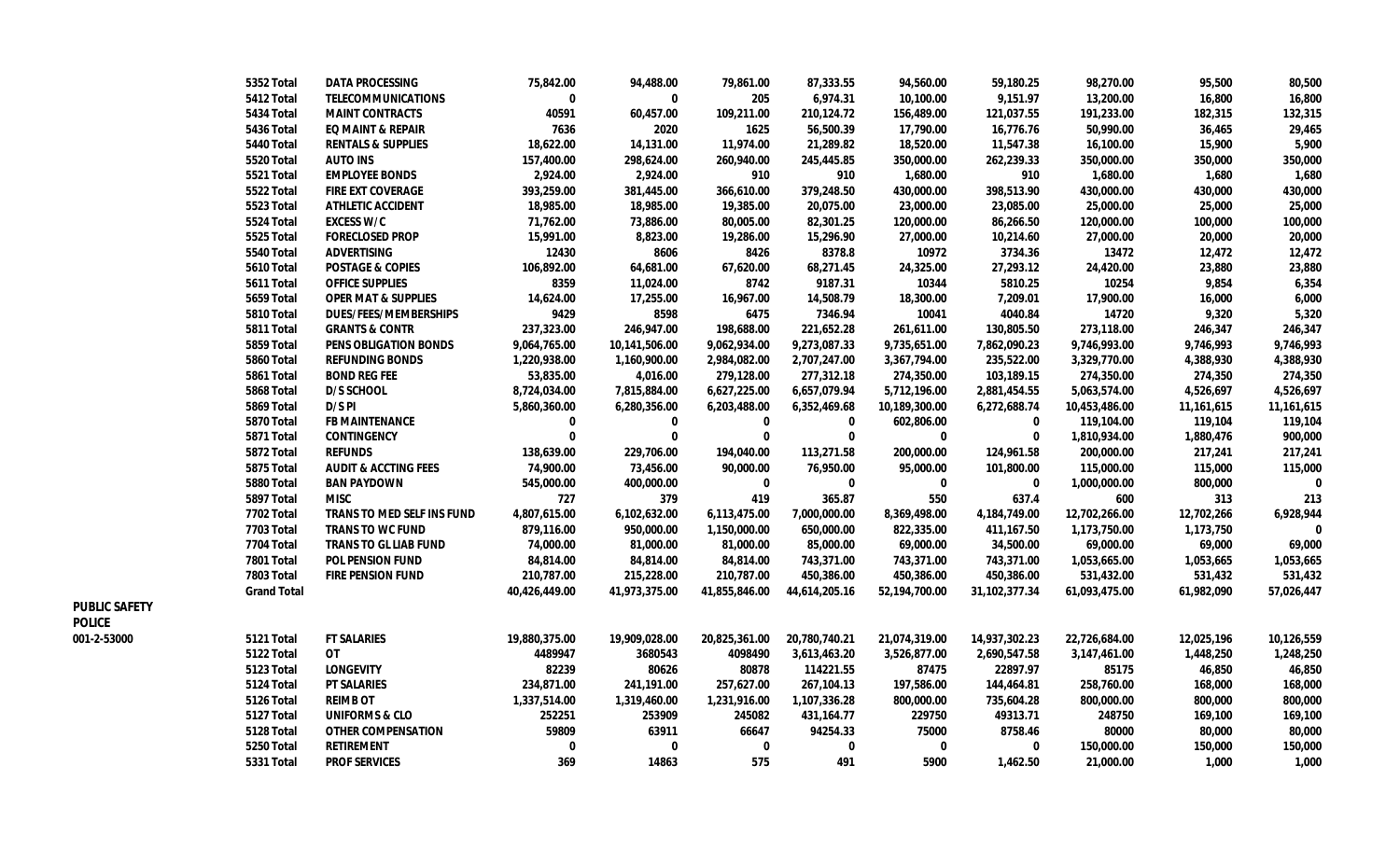|             | 5334 Total         | <b>EMPLOYEE PHYSICALS</b>           | 1,595.00      | 57,493.00     | 49,004.00     | 39,394.00     | 56,600.00     | 11,938.00     | 56,600.00     | 16,600     | 16,600     |
|-------------|--------------------|-------------------------------------|---------------|---------------|---------------|---------------|---------------|---------------|---------------|------------|------------|
|             | 5335 Total         | <b>INVESTIGATION EXP</b>            | 46,859.00     | 50,859.00     | 51,639.00     | 48,970.72     | 53,000.00     | 50,736.83     | 64,000.00     | 64,000     | 53,000     |
|             | <b>5336 Total</b>  | <b>OTHER PURCH SVCS</b>             | 38,706.00     | 39,755.00     | 57,048.00     | 50,339.83     | 121,700.00    | 40,907.89     | 121,400.00    | 71,400     | 21,400     |
|             | 5337 Total         | <b>TRAINING/CONFERENCES</b>         | 239,875.00    | 134,215.00    | 161,943.00    | 88,900.81     | 133,250.00    | 56464.55      | 193,750.00    | 130,000    | 110,000    |
|             | 5412 Total         | <b>TELECOMMUNICATIONS</b>           | 226,661.00    | 205,442.00    | 204,971.00    | 125408.73     | 207,730.00    | 125414.77     | 209,430.00    | 48,130     | 48,130     |
|             | 5436 Total         | <b>EQ MAINT &amp; REPAIR</b>        | 147151        | 91942         | 72836         | 58575.29      | 95,600.00     | 27792.61      | 102,930.00    | 74,630     | 70,630     |
|             | 5437 Total         | <b>RANGE REPAIRS</b>                | 130           | 446           | 4,200.00      | 2,470.84      | 4,500.00      | 361.49        | 4,500.00      | 4,500      | 4,500      |
|             | 5440 Total         | <b>RENTALS &amp; SUPPLIES</b>       | 1,566.00      | 1,382.00      | 2,376.00      | 2,623.20      | 2,870.00      | 1293.45       | 3,065.00      | 1,625      | 1,625      |
|             | 5540 Total         | <b>ADVERTISING</b>                  | 4112          | 2200          | 985           | 56            | 2000          | 395           | 4400          | 4,400      | 4,400      |
|             | <b>5610 Total</b>  | <b>POSTAGE &amp; COPIES</b>         | $\mathbf 0$   | 298           | 264           | 825.64        | 8445          | 4282.49       | 8595          | 5,300      | 5,300      |
|             | 5611 Total         | <b>OFFICE SUPPLIES</b>              | 12980         | 14501         | 13893         | 12967.6       | 14,400.00     | 13670.59      | 18,900.00     | 12,000     | 9,000      |
|             | 5612 Total         | <b>PRISONER SUPPLIES</b>            | 9,446.00      | 8,017.00      | 9,298.00      | 10,000.00     | 10,000.00     | 7,962.57      | 15,000.00     | 15,000     | 15,000     |
|             | 5613 Total         | <b>ARMORY ISSUE SUPPLIES</b>        | 4,602.00      | 2,546.00      | 1,570.00      | 864.99        | 3,000.00      | 1,423.00      | 3,000.00      | 3,000      | 3,000      |
|             | 5614 Total         | <b>AMMUNITION</b>                   | 23,041.00     | 37,397.00     | 68,559.00     | 68,785.28     | 83,141.00     | 1,287.30      | 83,131.00     | 83,131     | 83,131     |
|             | 5615 Total         | <b>INDOOR RANGE SUPPLIES</b>        | 1,434.00      | 852           | 985           | 1,739.10      | 3,000.00      | 149.94        | 3,500.00      | 3,500      | 3,500      |
|             | <b>5630 Total</b>  | <b>PRISONER MEALS</b>               | 13,000.00     | 17,004.00     | 12,093.00     | 8,430.36      | 10,000.00     | 7,919.05      | 13,000.00     | 13,000     | 13,000     |
|             | 5659 Total         | <b>OPER MAT &amp; SUPPLIES</b>      | 169,525.00    | 140,819.00    | 116,201.00    | 97,787.46     | 157,200.00    | 60,070.58     | 172,200.00    | 63,500     | 54,500     |
|             | 5664 Total         | <b>PRISONER CARE</b>                | 1,000.00      | $\mathbf 0$   | 343           | 470           | 1,000.00      | 0             | 1,500.00      | 1,500      | 1,500      |
|             | 5740 Total         | <b>OTHER MISC EQ</b>                | 10311         | 35,965.00     | 6265          | 6272.16       | 5000          | $\mathbf 0$   | 2500          | 2,500      | 2,500      |
|             | 5810 Total         | <b>DUES/FEES/MEMBERSHIPS</b>        | 3418          | 6015          | 7,524.00      | 4,819.00      | 6,500.00      | 5978          | 6,550.00      | 2,550      | 2,050      |
|             | 5811 Total         | <b>GRANTS &amp; CONTR</b>           | 29,324.00     | 121,412.00    | 61670         | 232,143.52    | 106,650.00    | 55495         | 121,925.00    | 54,000     | 34,000     |
|             | 5824 Total         | <b>ABANDONED MV STATE</b>           | 1,083.00      | 1,699.00      | 797           | 1,183.93      | 1,500.00      | $\mathbf 0$   | 1,500.00      | 1,500      | 1,500      |
|             | 7205 Total         | <b>TRANS TO DOG FUND</b>            | 97,256.00     | 110,522.00    | 102,985.00    | 109,195.00    | 113,810.00    | 56,905.00     | 120,297.00    | 120,297    | 120,297    |
|             | <b>Grand Total</b> |                                     | 27,683,739.00 | 26,944,619.00 | 28,088,225.00 | 27,724,712.77 | 27,545,453.00 | 19,464,864.74 | 29,224,153.00 | 15,684,459 | 13,468,322 |
| FIRE        |                    |                                     |               |               |               |               |               |               |               |            |            |
| 001-2-53000 | 5121 Total         | <b>FT SALERIES</b>                  | 19,880,375.00 | 19,909,028.00 | 20,825,361.00 | 20,780,740.21 | 21,074,319.00 | 14,937,302.23 | 22,726,684.00 | 9,876,582  | 9,568,442  |
|             | 5122 Total         | OT                                  | 4489947       | 3680543       | 4098490       | 3,613,463.20  | 3,526,877.00  | 2,690,547.58  | 3,147,461.00  | 1,542,328  | 1,542,328  |
|             | 5123 Total         | <b>LONGEVITY</b>                    | 82239         | 80626         | 80878         | 114221.55     | 87475         | 22897.97      | 85175         | 33,150     | 33,150     |
|             | 5127 Total         | <b>UNIFORMS &amp; CLOTHING</b>      | 252251        | 253909        | 245082        | 431, 164. 77  | 229750        | 49313.71      | 248750        | 78,050     | 78,050     |
|             | 5334 Total         | <b>EMPLOYEE PHYSICALS</b>           | 1,595.00      | 57,493.00     | 49,004.00     | 39,394.00     | 56,600.00     | 11,938.00     | 56,600.00     | 40,000     | 40,000     |
|             | 5336 Total         | <b>OTHER PURCHASE SVCS</b>          | 38,706.00     | 39,755.00     | 57,048.00     | 50,339.83     | 121,700.00    | 40,907.89     | 121,400.00    | 50,000     | 50,000     |
|             | 5337 Total         | <b>TRAINING/CONFERENCES</b>         | 239,875.00    | 134,215.00    | 161,943.00    | 88,900.81     | 133,250.00    | 56464.55      | 193,750.00    | 48,500     | 48,500     |
|             | 5411 Total         | <b>WATER/SEWER CHGS</b>             | 7102          | 6987          | 8299          | 7628.53       | 8650          | 8175.63       | 8650          | 8,650      | 8,650      |
|             | 5412 Total         | <b>TELECOMMUNICATIONS</b>           | 226,661.00    | 205,442.00    | 204,971.00    | 125408.73     | 207,730.00    | 125414.77     | 209,430.00    | 1,300      | 1,300      |
|             | 5435 Total         | <b>BLDG GRD MAINT</b>               | 21,457.00     | 20,656.00     | 25,465.00     | 20,641.84     | 31,000.00     | 26,758.76     | 31,000.00     | 31,000     | 28,000     |
|             | <b>5436 Total</b>  | <b>EQ MAINT &amp; REPAIR</b>        | 147151        | 91942         | 72836         | 58575.29      | 95,600.00     | 27792.61      | 102,930.00    | 18,300     | 14,300     |
|             | 5440 Total         | <b>RENTALS SUPPLIES &amp; EQ</b>    | 1,566.00      | 1,382.00      | 2,376.00      | 2,623.20      | 2,870.00      | 1293.45       | 3,065.00      | 1,440      | 1,440      |
|             | 5610 Total         | <b>POSTAGE &amp; COPIES</b>         | $\mathbf 0$   | 298           | 264           | 825.64        | 8445          | 4282.49       | 8595          | 1,695      | 1,695      |
|             | 5611 Total         | <b>OFFICE SUPPLIES</b>              | 12980         | 14501         | 13893         | 12967.6       | 14,400.00     | 13670.59      | 18,900.00     | 3,000      | $\bf{0}$   |
|             | 5621 Total         | <b>HEAT &amp; GAS</b>               | 63,757.00     | 76,270.00     | 68,655.00     | 70,721.49     | 60,000.00     | 37,240.76     | 60,000.00     | 60,000     | 60,000     |
|             | 5622 Total         | <b>ELECTRICITY</b>                  | 0             | $\bf{0}$      | 0             | 67,480.37     | 83,500.00     | 53,802.00     | 83,500.00     | 83,500     | 83,500     |
|             | 5624 Total         | <b>MOTOR FUEL &amp; OIL</b>         | 1,424.00      | 3,323.00      | 2,879.00      | 2,121.93      | 4,000.00      | 2,363.88      | 4,000.00      | 3,500      | 3,500      |
|             | 5659 Total         | <b>OPERATING MAT &amp; SUPPLIES</b> | 169,525.00    | 140,819.00    | 116,201.00    | 97,787.46     | 157,200.00    | 60,070.58     | 172,200.00    | 67,500     | 58,500     |
|             | <b>5660 Total</b>  | <b>VEH DAMAGE &amp; SUPPLIES</b>    | 59,404.00     | 71.772.00     | 55,771.00     | 57,394.12     | 58,000.00     | 34,381.47     | 58,000.00     | 58,000     | 53,000     |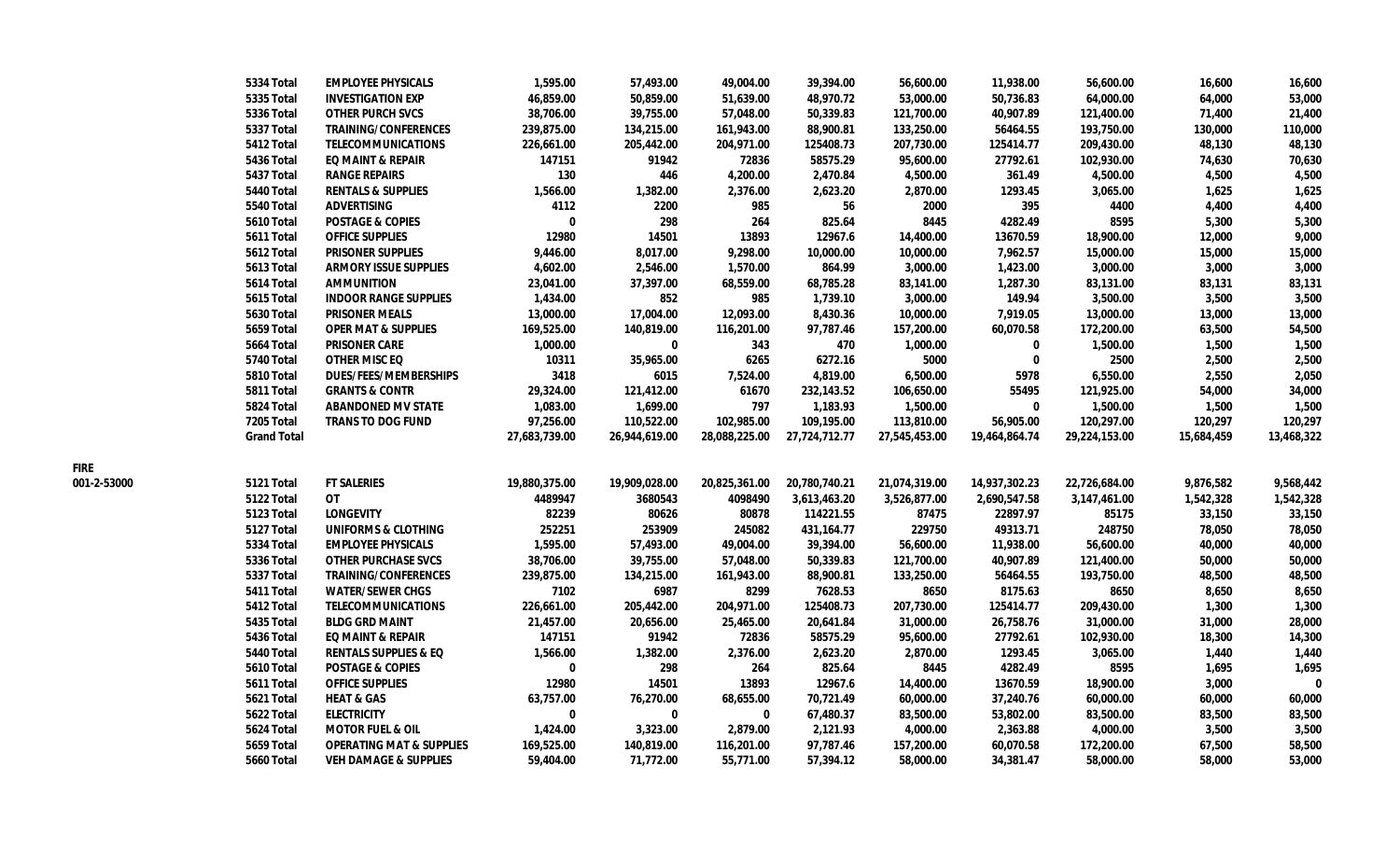|                     | 5810 Total         | <b>DUES &amp; MEMBERSHIPS</b>       | 3418          | 6015          | 7,524.00      | 4,819.00      | 6,500.00      | 5978          | 6,550.00      | 3,500      | 3,000      |
|---------------------|--------------------|-------------------------------------|---------------|---------------|---------------|---------------|---------------|---------------|---------------|------------|------------|
|                     | 5825 Total         | <b>FIRE PREVENTION</b>              | 2,020.00      | 4,656.00      | 4,340.00      | 4,748.10      | 4,500.00      | 0             | 4,500.00      | 4,500      | 4,500      |
|                     | <b>Grand Total</b> |                                     | 27,683,739.00 | 26,944,619.00 | 28,088,225.00 | 27,724,712.77 | 27,545,453.00 | 19,464,864.74 | 29,224,153.00 | 12,014,495 | 11,681,855 |
| <b>TELECOMM</b>     |                    |                                     |               |               |               |               |               |               |               |            |            |
| 001-2-53000         | 5121 Total         | <b>FT SALERIES</b>                  | 19,880,375.00 | 19,909,028.00 | 20,825,361.00 | 20,780,740.21 | 21,074,319.00 | 14,937,302.23 | 22,726,684.00 | 1,018,672  | 958,987    |
|                     | 5122 Total         | 0T                                  | 4489947       | 3680543       | 4098490       | 3,613,463.20  | 3,526,877.00  | 2,690,547.58  | 3,147,461.00  | 145,000    | 145,000    |
|                     | 5123 Total         | <b>LONGEVITY</b>                    | 82239         | 80626         | 80878         | 114221.55     | 87475         | 22897.97      | 85175         | 5,175      | 5,175      |
|                     | 5124 Total         | <b>PT SALERIES</b>                  | 234,871.00    | 241,191.00    | 257,627.00    | 267,104.13    | 197,586.00    | 144,464.81    | 258,760.00    | 110,760    | 110,760    |
|                     | 5127 Total         | <b>UNIFORMS &amp; CLOTHING</b>      | 252251        | 253909        | 245082        | 431, 164. 77  | 229750        | 49313.71      | 248750        | 1,000      | 1,000      |
|                     | 5337 Total         | <b>TRAINING/CONFERENCES</b>         | 239,875.00    | 134,215.00    | 161,943.00    | 88,900.81     | 133,250.00    | 56464.55      | 193,750.00    | 10,250     | 10,250     |
|                     | 5412 Total         | <b>TELECOMMUNICATIONS</b>           | 226,661.00    | 205,442.00    | 204,971.00    | 125408.73     | 207,730.00    | 125414.77     | 209,430.00    | 150,000    | 150,000    |
|                     | <b>5434 Total</b>  | <b>MAINTENANCE CONTRACTS</b>        | 108,125.00    | 116,229.00    | 111,169.00    | 112,977.46    | 93,000.00     | 66,186.37     | 125,000.00    | 125,000    | 105,000    |
|                     | <b>5436 Total</b>  | <b>EQ MAINT &amp; REPAIR</b>        | 147151        | 91942         | 72836         | 58575.29      | 95,600.00     | 27792.61      | 102,930.00    | 8,000      | 6,000      |
|                     | 5610 Total         | <b>POSTAGE &amp; COPIES</b>         | $\Omega$      | 298           | 264           | 825.64        | 8445          | 4282.49       | 8595          | 800        | 800        |
|                     | <b>5611 Total</b>  | <b>OFFICE SUPPLIES</b>              | 12980         | 14501         | 13893         | 12967.6       | 14,400.00     | 13670.59      | 18,900.00     | 2,000      | 1,000      |
|                     | 5659 Total         | <b>OPERATING MAT &amp; SUPPLIES</b> | 169,525.00    | 140,819.00    | 116,201.00    | 97,787.46     | 157,200.00    | 60,070.58     | 172,200.00    | 3,000      | 1,000      |
|                     | 5740 Total         | <b>OTHER MISC EQ</b>                | 10311         | 35,965.00     | 6265          | 6272.16       | 5000          | $\bf{0}$      | 2500          | 2,500      | 2,500      |
|                     | 5811 Total         | <b>GRANTS &amp; CONTR</b>           | 29,324.00     | 121,412.00    | 61670         | 232,143.52    | 106,650.00    | 55495         | 121,925.00    | 67,925     | 67,925     |
|                     | <b>Grand Total</b> |                                     | 27,683,739.00 | 26,944,619.00 | 28,088,225.00 | 27,724,712.77 | 27,545,453.00 | 19,464,864.74 | 29,224,153.00 | 1,650,082  | 1,565,397  |
| <b>PUBLIC WORKS</b> |                    |                                     |               |               |               |               |               |               |               |            |            |
| 001-3-54000         | 5121 Total         | <b>FT SALERIES</b>                  | 5,334,383.00  | 5,402,126.00  | 5,397,692.00  | 5,495,021.42  | 5,458,460.00  | 3,901,465.36  | 5,655,820.00  | 5,352,562  | 6,231,366  |
|                     | 5122 Total         | <b>OT</b>                           | 616,409.00    | 589,319.00    | 445,830.00    | 585,639.65    | 718,729.00    | 543631.9      | 511,276.00    | 485,826    | 521,976    |
|                     | <b>5123 Total</b>  | <b>LONGEVITY</b>                    | 45584         | 40721         | 44362         | 43702.65      | 46871         | 535.61        | 41176         | 41,176     | 50,926     |
|                     | 5124 Total         | <b>PT SALERIES</b>                  | 99,484.00     | 113,502.00    | 127,037.00    | 71,840.76     | 7000          | 3852.75       | 132,000.00    | 85,000     | 312,000    |
|                     | 5127 Total         | <b>UNIFORMS &amp; CLOTHING</b>      | 23312         | 23089         | 24972         | 22861.37      | 29004         | 13869.23      | 29454         | 29,154     | 19,154     |
|                     | 5331 Total         | <b>PROF SERVICES</b>                | 75000         | 68528         | 72,381.00     | 65727.09      | 272990        | 143437.42     | 106260        | 106,260    | 106,260    |
|                     | 5336 Total         | <b>OTHER PURCHASE SVCS</b>          | 29,500.00     | 33,098.00     | 19900         | 27,216.47     | 25,800.00     | 13539.61      | 31,800.00     | 26,000     | 16,000     |
|                     | 5337 Total         | <b>TRAINING/CONFERENCES</b>         | 2916          | 4328          | 3919          | 2849          | 4125          | 1598          | 4125          | 4,125      | 2,125      |
|                     | <b>5343 Total</b>  | <b>INSTALLATION &amp; REPAIR</b>    | 16,686.00     | 16,900.00     | 12,458.00     | 13,240.60     | 10,000.00     | 8,963.42      | 13,000.00     | 13,000     | 10,000     |
|                     | 5352 Total         | <b>DATA PROCESSING</b>              | 2050          | 2023          | 3464          | 828.95        | 6,454.00      | 3,167.42      | 4000          | 2,000      | 2,000      |
|                     | 5410 Total         | <b>TELEPHONE</b>                    | $\bf{0}$      | $\Omega$      | $\bf{0}$      | $\Omega$      | 141,346.00    | 51,160.06     | 142,546.00    | 80,000     | 80,000     |
|                     | 5411 Total         | <b>WATER/SEWER CHGS</b>             | 89,308.00     | 82,483.00     | 80,802.00     | 179,074.10    | 174,916.00    | 162,540.34    | 190,916.00    | 187,317    | 187,317    |
|                     | 5412 Total         | <b>TELECOMMUNICATIONS</b>           | 1,317,916.00  | 1,346,651.00  | 1,145,304.00  | 94,463.76     | 40,530.00     | 19,350.67     | 45,490.00     | 39,690     | 39,690     |
|                     | 5421 Total         | <b>RUBBISH REMOVAL</b>              | 1,669,675.00  | 1,729,440.00  | 1,697,951.00  | 1,715,258.87  | 1,759,569.00  | 1,209,293.98  | 1,766,500.00  | 1,766,500  | 1,766,500  |
|                     | 5425 Total         | <b>FLOURESCENT DISPOSAL</b>         | 923           | 545           | 0             | 797.81        | 500           | 0             | 500           | 500        | 500        |
|                     | 5428 Total         | <b>DISPOSAL TIP FEES</b>            | 3,039,087.00  | 3,159,779.00  | 3,132,709.00  | 2,962,875.14  | 2,999,500.00  | 1,915,130.80  | 3,000,000.00  | 3,000,000  | 3,000,000  |
|                     | 5434 Total         | <b>MAINTENANCE CONTRACTS</b>        | 1,300.00      | 538           | 495           | $\bf{0}$      | 600           | 0             | 1,000.00      | 500        | 500        |
|                     | 5435 Total         | <b>BLDG GRD MAINT</b>               | 251,503.00    | 259,425.00    | 235,905.00    | 246,662.66    | 302,350.00    | 183,205.67    | 301,850.00    | 280,110    | 200,110    |
|                     | <b>5436 Total</b>  | <b>MAINTENANCE &amp; EQ REPAIR</b>  | 105,506.00    | 99,329.00     | 62,940.00     | 85,072.02     | 97,348.00     | 59,776.07     | 95,748.00     | 90,248     | 80,248     |
|                     | 5440 Total         | <b>RENTALS SUPPLIES &amp; EQ</b>    | 19516         | 18068         | 14251         | 16666.23      | 19395         | 11032.45      | 23195         | 33,895     | 33,895     |
|                     | <b>5540 Total</b>  | <b>ADVERTISING</b>                  | 22392         | 8402          | 10369         | 19653.88      | 11500         | 2844.04       | 11500         | 10,300     | 10,300     |
|                     | <b>5610 Total</b>  | <b>POSTAGE &amp; COPIES</b>         | $\bf{0}$      | $\bf{0}$      | $\bf{0}$      | 0             | 16,635.00     | 11,439.69     | 17,170.00     | 17,170     | 17,170     |
|                     | 5611 Total         | <b>OFFICE SUPPLIES</b>              | 12242         | 10856         | 8860          | 6561.63       | 8250          | 4266.14       | 8700          | 6,850      | 4,850      |
|                     | <b>5621 Total</b>  | <b>HEAT &amp; GAS</b>               | 235,085.00    | 241,302.00    | 200,815.00    | 179,579.84    | 209,400.00    | 91,506.40     | 215,200.00    | 212,400    | 212,400    |
|                     | 5622 Total         | <b>ELECTRICITY</b>                  | 822200        | 855562        | 779277        | 1,874,452.75  | 1,828,350.00  | 1257135.36    | 1,801,750.00  | 1,783,750  | 1,783,750  |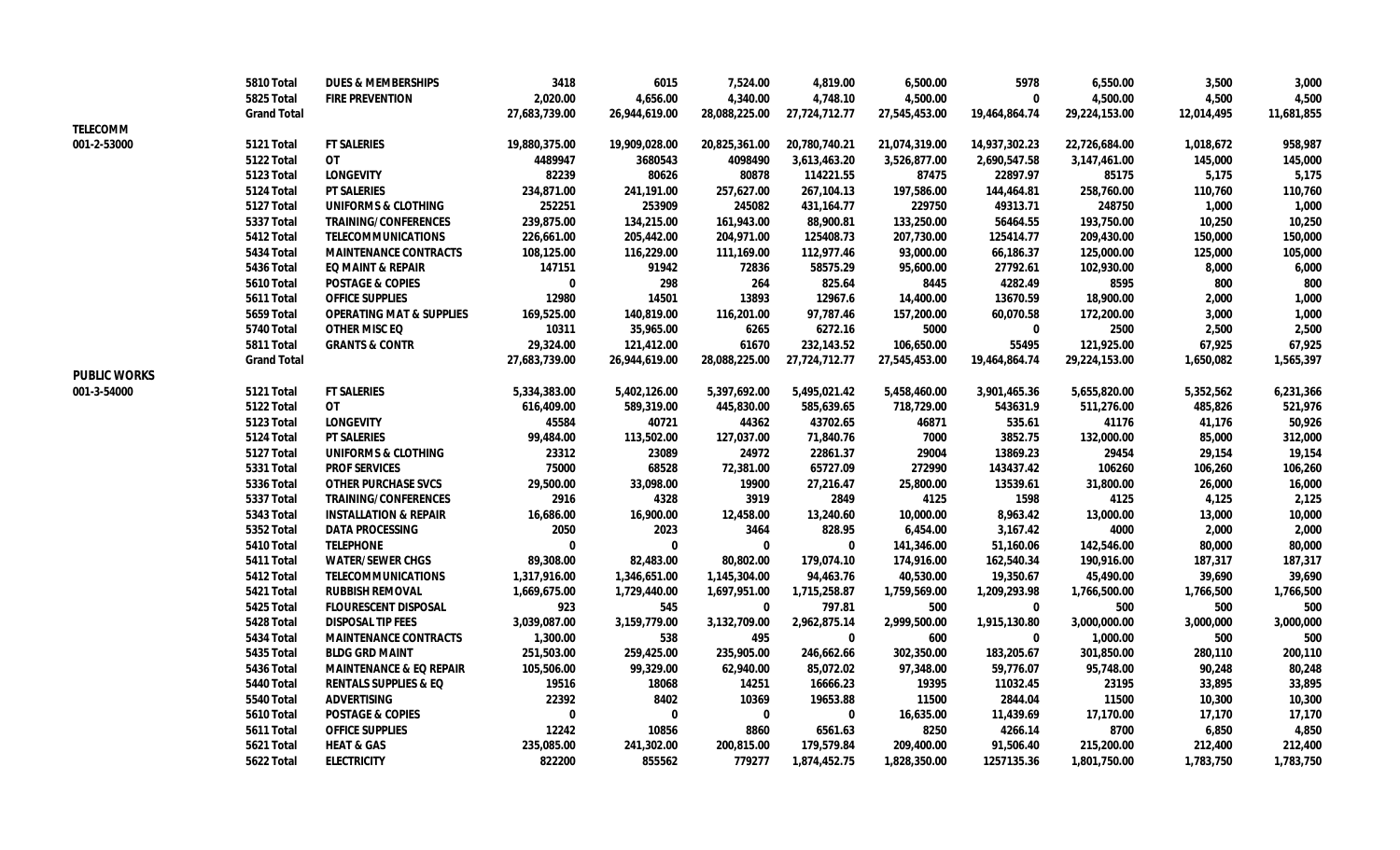|                           | <b>5624 Total</b>  | <b>MOTOR FUEL &amp; OIL</b>         | 721,582.00     | 591,252.00     | 494,066.00     | 724,299.72                    | 883,000.00     | 500,673.72    | 820,000.00     | 820,000     | 820,000     |
|---------------------------|--------------------|-------------------------------------|----------------|----------------|----------------|-------------------------------|----------------|---------------|----------------|-------------|-------------|
|                           | <b>5645 Total</b>  | <b>TECHNICAL PUBLICATIONS</b>       | 547            | 291            | 18             | 0                             | 200            | 0             | 200            | 200         | 200         |
|                           | <b>5652 Total</b>  | <b>PROGRAM SUPPLIES</b>             | 33,270.00      | 39,595.00      | 73,481.00      | 75,582.25                     | 110,000.00     | 78,450.00     | 110,000.00     | 110,000     | 110,000     |
|                           | <b>5659 Total</b>  | <b>OPERATING MAT &amp; SUPPLIES</b> | 551972         | 716946         | 559861         | 683355.23                     | 556284         | 343672.49     | 630,551.00     | 613,251     | 563,251     |
|                           | <b>5660 Total</b>  | <b>VEHICLE EQ DAMAGE</b>            | 335,344.00     | 452,703.00     | 421,062.00     | 432,471.82                    | 440,000.00     | 274,432.58    | 442,000.00     | 440,000     | 390,000     |
|                           | 5810 Total         | <b>DUES &amp; MEMBERSHIPS</b>       | 6823           | 6602           | 6628           | 4455.75                       | 7050           | 2784          | 8150           | 7,150       | 4,150       |
|                           | 5829 Total         | <b>PERMITS &amp; LICENSES</b>       | 2,690.00       | 2,670.00       | 2,745.00       | 2,735.00                      | 3,175.00       | 0             | 3,175.00       | 3,175       | 3,175       |
|                           | <b>Grand Total</b> |                                     | 15,575,011.00  | 15,916,073.00  | 15,079,554.00  | 15,632,946.42                 | 16,189,331.00  | 10,813,005.18 | 16,165,052.00  | 15,648,109  | 16,579,813  |
| <b>COMMUNITY SERVICES</b> |                    |                                     |                |                |                |                               |                |               |                |             |             |
| 001-5-55000               | 5121 Total         | <b>FT SALERIES</b>                  | 1,507,644.00   | 1,654,236.00   | 1,642,651.00   | 1,691,066.87                  | 1,545,288.00   | 1,143,194.99  | 1,894,379.00   | 1,772,074   | 465,720     |
|                           | 5122 Total         | <b>OT</b>                           | 13,848.00      | 18,313.00      | 17,466.00      | 19,809.99                     | 25,977.00      | 21,875.97     | 21,057.00      | 18,857      | 14,857      |
|                           | <b>5123 Total</b>  | <b>LONGEVITY</b>                    | 10,486.00      | 10,680.00      | 11,540.00      | 10,386.00                     | 8,855.00       | 256           | 8905           | 8,905       | 8,905       |
|                           | 5124 Total         | <b>PT SALERIES</b>                  | 59,359.00      | 69,957.00      | 68,828.00      | 67,057.15                     | 48,366.00      | 30,357.00     | 70,690.00      | 66,690      | 41,690      |
|                           | 5127 Total         | <b>UNIFORMS &amp; CLOTHING</b>      | 1855           | 2100           | 2140           | 1776.95                       | 2485           | 1338.17       | 2485           | 2,485       | 2,485       |
|                           | <b>5331 Total</b>  | <b>PROF SERVICES</b>                | 118            | 152            | $\bf{0}$       | 129.6                         | 200            | 0             | 500            | 500         | 500         |
|                           | <b>5336 Total</b>  | <b>OTHER PURCHASE SVCS</b>          | 1059           | 15,889.00      | 15,313.00      | 211.28                        | 22,703.00      | 16,688.36     | 25,000.00      | 25,000      | 15,000      |
|                           | 5337 Total         | <b>TRAINING/CONFERENCES</b>         | 290            | 498            | 394            | 646                           | 250            | 250           | 1500           | 1,500       | 500         |
|                           | <b>5352 Total</b>  | <b>DATA PROCESSING</b>              | $\bf{0}$       | 1000           | 3,804.00       | 1072.39                       | 4,000.00       | 0             | 5,000.00       | 4,000       | 1,000       |
|                           | 5411 Total         | <b>WATER/SEWER CHGS</b>             | 935            | 1,193.00       | 1,097.00       | 1,078.24                      | 1,500.00       | 692.42        | 1,500.00       | 1,300       | 1,300       |
|                           | 5412 Total         | <b>TELECOMMUNICATIONS</b>           | 49,708.00      | 46,919.00      | 41,921.00      | 9,001.29                      | 19,260.00      | 6617.2        | 13,150.00      | 13,150      | 13,150      |
|                           | 5434 Total         | <b>MAINTENANCE CONTRACTS</b>        | 491            | 365            | 400            | 536.3                         | $-5600$        | 220.38        | 400            | 400         | 400         |
|                           | 5435 Total         | <b>BLDG GRD MAINT</b>               | 19,829.00      | 20,253.00      | 17,182.00      | 14,461.84                     | 18,000.00      | 14,692.28     | 18,000.00      | 18,000      | 10,000      |
|                           | <b>5436 Total</b>  | <b>EQ MAINT &amp; REPAIR</b>        | 9508           | 11302          | 9948           | 6363.9                        | 10100          | 5967.9        | 12800          | 10,600      | 6,600       |
|                           | 5440 Total         | <b>RENTALS SUPPLIES &amp; EQ</b>    | 1,244.00       | 13,234.00      | 12445          | 11720                         | 800            | 736           | 15800          | 800         | 800         |
|                           | <b>5540 Total</b>  | <b>ADVERTISING</b>                  | 809            | 1230           | 980            | 1458.35                       | 1480           | 261           | 2780           | 2,180       | 2,180       |
|                           | <b>5610 Total</b>  | <b>POSTAGE &amp; COPIES</b>         | 150            | 150            | 150            | $\bf{0}$                      | 10,130.00      | 6,188.82      | 11,071.00      | 10,540      | 5,540       |
|                           | 5611 Total         | <b>OFFICE SUPPLIES</b>              | 5295           | 6717           | 5381           | 6147.71                       | 5000           | 3119.29       | 6400           | 5,600       | 2,600       |
|                           | <b>5621 Total</b>  | <b>HEAT &amp; GAS</b>               | 25,348.00      | 30,235.00      | 24,142.00      | 22,913.63                     | 24,500.00      | 9,276.77      | 27,000.00      | 27,000      | 24,500      |
|                           | 5622 Total         | <b>ELECTRICITY</b>                  | 0              | $\bf{0}$       | 0              | 32,403.98                     | 35,000.00      | 23,236.60     | 31,000.00      | 31,000      | 31,000      |
|                           | 5645 Total         | <b>TECHNICAL PUBLICATIONS</b>       | 937            | 187            | 0              | 187.2                         | 500            | 440.98        | 500            | 500         | 500         |
|                           | 5659 Total         | <b>OPERATING MAT &amp; SUPPLIES</b> | 10461          | 18341          | 13462          | 15869.06                      | 16,500.00      | 10097.9       | 16,600.00      | 13,600      | 9,600       |
|                           | 5810 Total         | <b>DUES &amp; MEMBERSHIPS</b>       | 5438           | 6225           | 5742           | 5761.86                       | 5,810.00       | 4456.48       | 6,380.00       | 6,280       | 2,280       |
|                           | 5811 Total         | <b>GRANTS &amp; CONTR</b>           | 3,130,351.00   | 3,225,851.00   | 3,248,458.00   | 3,320,722.09                  | 3,257,083.00   | 2,479,490.01  | 3,387,606.00   | 3,380,106   | 2,380,106   |
|                           | 5822 Total         | <b>RELOCATION COSTS</b>             | 23,463.00      | 25,128.00      | 19,307.00      | 4,661.99                      | 10,000.00      | 2,379.01      | 10,000.00      | 10,000      | 10,000      |
|                           | <b>5872 Total</b>  | <b>REFUNDS</b>                      | 751            | 15             | 775            | 407.88                        | 1,000.00       | 0             | 1,000.00       | 1,000       | 1,000       |
|                           | 5897 Total         | <b>MISC</b>                         | 99             | 425            | 203            | 57.56                         | 1430           | 102.6         | 900            | 700         | 700         |
|                           | <b>Grand Total</b> |                                     | 4,882,489.00   | 5,180,595.00   | 5,165,683.00   | 5,245,909.11                  | 5,070,617.00   | 3,782,186.13  | 5,602,527.00   | 5,432,767   | 3,052,913   |
| <b>EDUCATION</b>          |                    |                                     |                |                |                |                               |                |               |                |             |             |
| 001-7-56000               | 5132 Total         | <b>CROSSING GUARDS</b>              | 429,688.00     | 430,981.00     | 454,774.00     | 444,722.64                    | 450,056.00     | 311,339.58    | 450,056.00     | 450,056     | 450,056     |
|                           | <b>5331 Total</b>  | <b>PROF SERVICES</b>                | 574,428.00     | 542,339.00     | 617,657.00     | 469,722.64                    | 600,056.00     | 311,339.58    | 600,056.00     | 150,000     | 150,000     |
|                           | <b>5831 Total</b>  | <b>PRIVATE SCHHOOL TRANS</b>        | 681,379.00     | 750,409.00     | 512,738.00     | 387,531.35                    | 532,400.00     | 438,836.51    | 559,020.00     | 559,020     | 559,020     |
|                           | 5899 Total         | <b>BOE APPROPRIATION</b>            | 116,128,094.00 | 118,060,557.00 |                | 107,513,435.00 107,513,435.00 | 118,060,557.00 | 75,773,063.40 | 131,648,728.00 | 125,000,000 | 119,060,557 |
|                           | <b>Grand Total</b> |                                     | 117,383,901.00 | 119,353,305.00 | 108,669,259.00 | 108,400,688.99                | 119,193,013.00 | 76,523,239.49 | 132,837,804.00 | 126,159,076 | 120,219,633 |
| <b>COMMON COUNCIL</b>     |                    |                                     |                |                |                |                               |                |               |                |             |             |
| 001-1-57000               | 5121 Total         | <b>FT SALERIES</b>                  | 38,892.00      | 46,736.00      | 49,855.00      | 52,215.88                     | 53,346.00      | 39,189.38     | 53,346.00      | 53,346      | 53,346      |